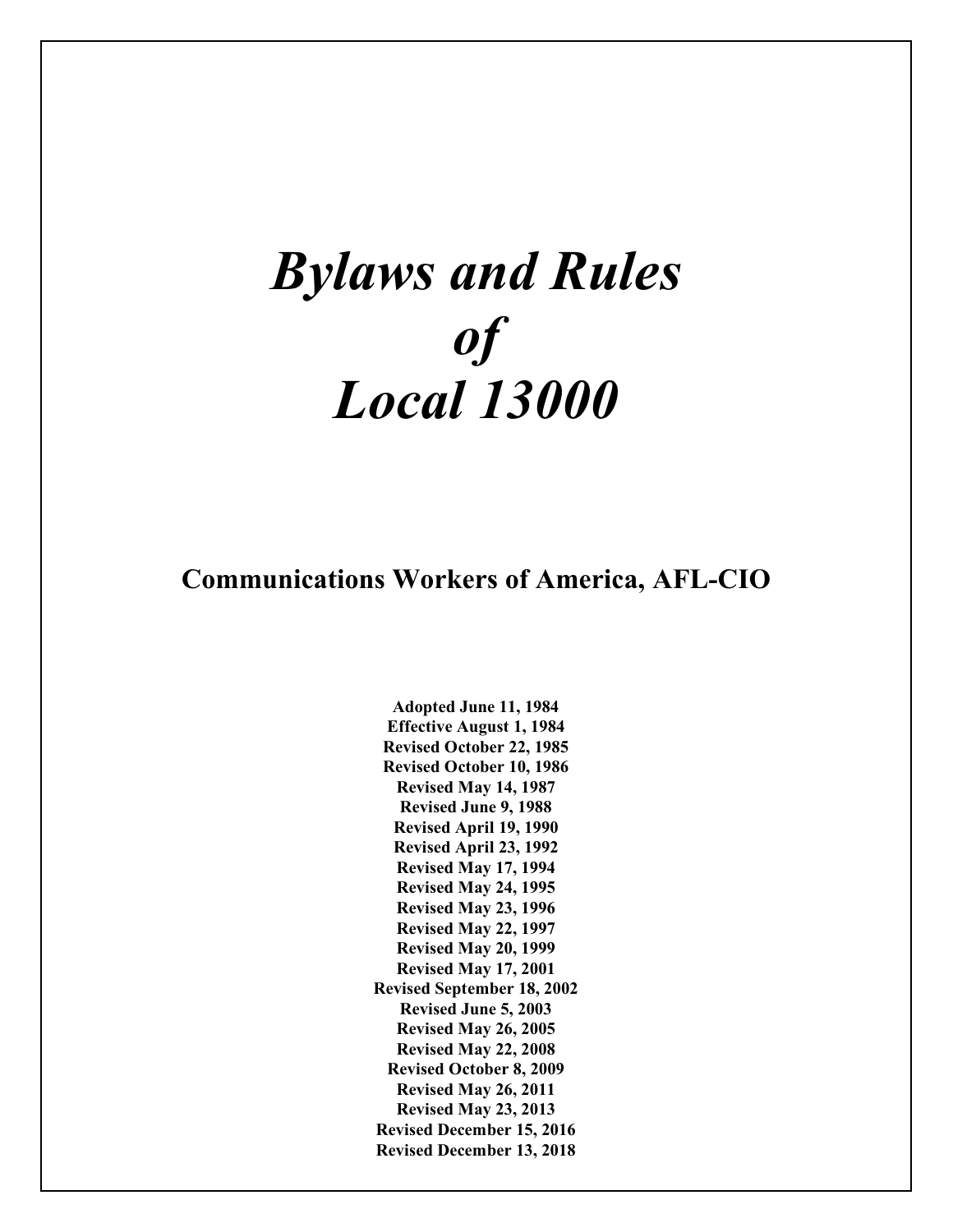# **CWA LOCAL 13000 OFFICES**

# **EXECUTIVE**

2124 Race Street, Third Floor Philadelphia, PA 19103 (215) 564-6169 (215) 564-2520 (FAX) E-Mail • unity@www.cwalocal13000.com

# **EASTERN REGION**

2124 Race Street, Second Floor Philadelphia, PA 19103 (215) 561-1321 (215) 564-4343 (FAX)

# **WESTERN REGION**

315 Third Avenue Carnegie, PA 15106 (412) 429-9292 (412) 429-0493 (FAX)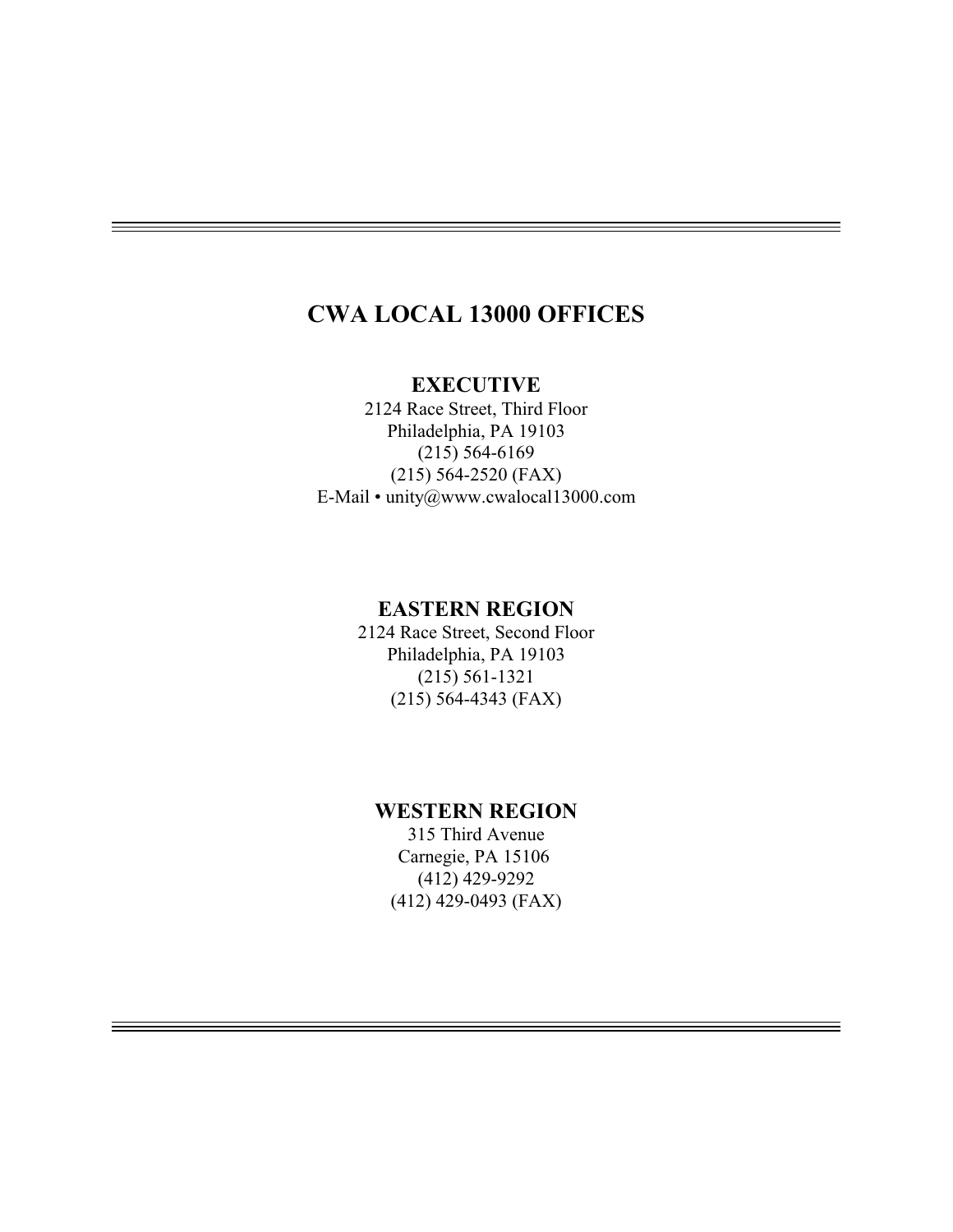# $\mathbf{I} \, \mathbf{N} \, \mathbf{D} \, \mathbf{E} \, \mathbf{X}$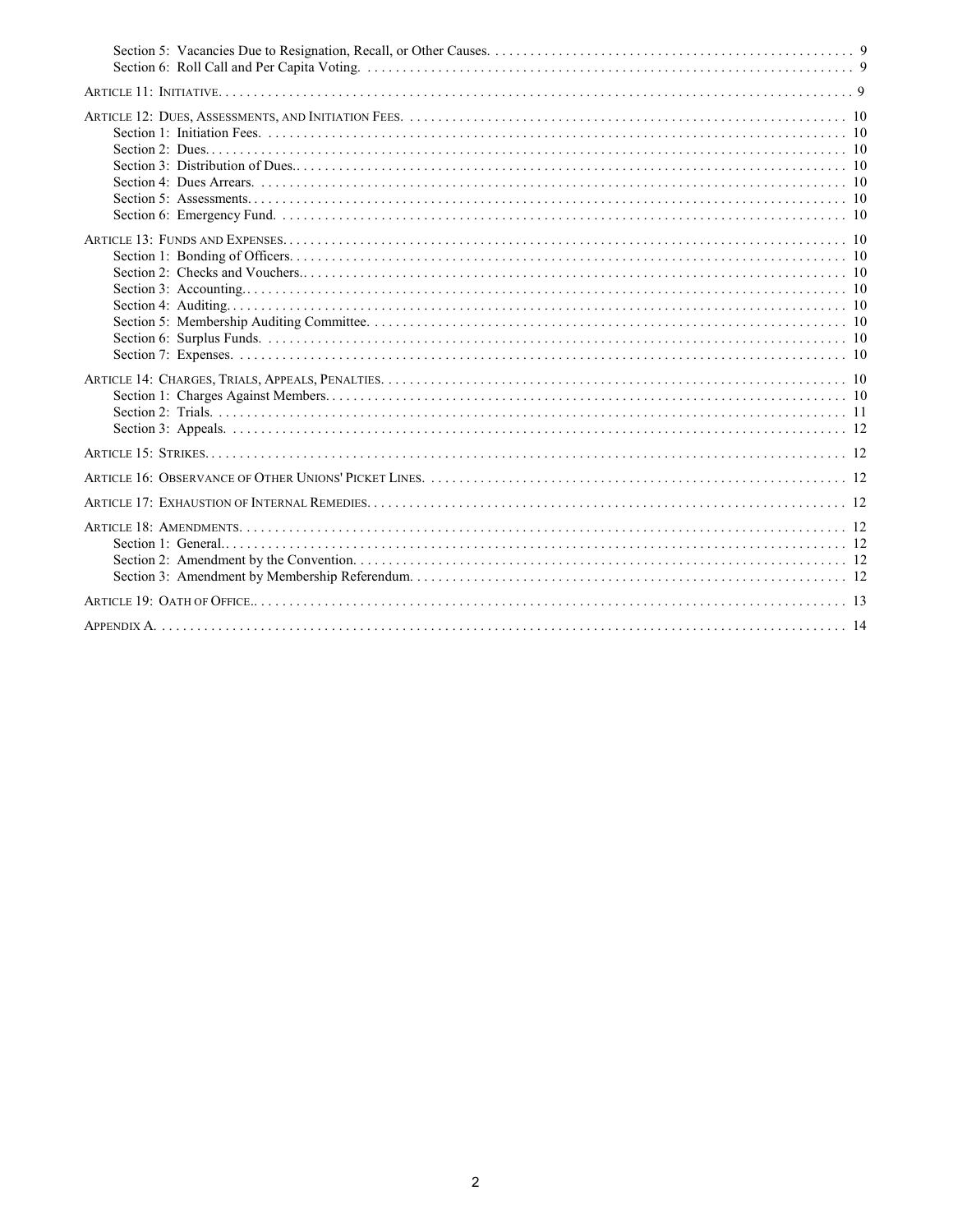# **PREAMBLE**

This Local Union, the successor to the Federation of Telephone Workers of Pennsylvania, a proud Union founded in 1938, will continue to be a dynamic and forceful organization dedicated to coping with the problems of communications workers in its jurisdiction. This Local Union shall also include those workers who wish to become part of the Union regardless of their field of endeavor. We will seek to secure for ourselves, and for Labor generally, full enjoyment of the inherent rights and dignities to which free men and women are entitled.

# **ARTICLE 1**

NAME AND PURPOSE

#### **Section 1: Name**

The name of this Local Union shall be Local 13000, Communications Workers of America, AFL-CIO.

#### **Section 2: Purpose**

This Local Union shall:

(a) Subject to the rules of the National Union, participate in collective bargaining for those employees who have selected it for that purpose with respect to rates of pay, hours of employment, and all other conditions affecting or arising out of the employment relationship;

(b) Keep informed of proposed legislation and regulations affecting workers which it represents, espouse the passage of legislation and regulations deemed favorable, and the prevention of legislation and regulations deemed detrimental to their interests;

(c) Promote and protect, at all times, the general interest of those workers it represents in all matters arising out of their employment relationship or union activity.

# **ARTICLE 2**

#### **STRUCTURE**

#### **Section 1: Organization**

The organization of this Local Union shall be:

(a) The Branch, which shall comprise members associated geographically, vocationally, departmentally, or by employer;

(b) The Unit, which shall comprise Branches associated geographically, departmentally, or vocationally, and by employer where possible and feasible;

(c) The Region, which shall comprise Units associated geographically, departmentally, and/or by employer where possible and feasible;

(d) The Executive Board, which shall consist of the Local President, Local Vice President, Local Secretary-Treasurer, and the Regional Vice Presidents;

(e) The Local convention shall consist of a delegate for the first 100 members providing the Unit has more than 50 members, and an additional delegate for each 100 members or major fraction thereof. Units comprised of 50 or less are entitled to group such Units and elect from such group a convention delegate or delegates as provided by the numerical criteria set forth above. Should such Units in the aggregate be numerically insufficient to provide a convention delegate, proxies equal to the number of members in each Unit may be assigned to other delegates to the convention by Unit.

# **Section 2: Definitions**

The following terms, whenever used herein, shall have the following meanings:

(a) "Branch" shall mean members within the Branch;

(b) "Unit" shall mean members within the Unit;

(c) "Region" shall mean members within the Region;

(d) "Local Union" shall mean all components of the organization;

(e) "Council" shall mean members of the Council;

(f) "Constituent" shall mean Local Union member;

(g) "Majority vote" shall mean more than one-half of all the votes cast;

(h) "Plurality" shall mean the greater number of votes received of all the votes cast;

(i) A ballot determined "void" by the Election Committee shall be counted as a cast ballot;

(j) "Roll call per capita vote" shall mean that each delegate is entitled to cast one vote for each member as properly accredited;

(k) "Local convention" shall mean Local convention delegates in Local convention assembled;

(l) "Quorum" shall mean 20 percent of the membership; (m) "Independent Units" shall mean members within a region comprising of employees other than employees at Verizon.

(n) The "*Bylaws and Rules*" shall mean the *Bylaws and Rules of Local 13000, Communications Workers of America, AFL-CIO*;

(o) "Administrator" shall mean a member of the Local Union appointed by the Executive Board to administer the affairs of a suspended Unit or Region;

(p) "He" shall mean masculine or feminine gender;

(q) "Supervisor's groups" shall mean all the employees reporting directly to a particular supervisor;

(r) The following terms are synonymous and can be used interchangeably:

(1) Unit President/District Steward

- (2) Branch Representative/Chief Steward
- (3) Job Steward/Steward

(s) "Job Steward" shall mean a member who is appointed to assist a Branch Representative in the performance of his duties. A Job Steward may be appointed for each first line supervisor's group;

(t) "AT&T" means the American Telephone and Telegraph Company or any of its subsidiaries;

(u) "Full time work for the Local Union" shall mean off the job either on a leave of absence for Union business or off the job on excused Union time;

(v) "Executive Board" shall mean the Executive Board of the Local Union. When reference is made to the Executive Board of the National Union, that body will be designated the National Union Executive Board.

(w) "Tellers" shall be members-at-large who assist the Election Committee to sort, open and tally the ballots.

(x) Member in good standing means:

(1) Member has made continuous payment of dues unless failure clearly is not the individual's fault.

(2) Member has made payment of all fines.

(3) Member has made payment of all monies owed the Union.

(4) Member has made payment of back dues and assessments due the Union.

(5) Member has complied with terms of any suspension or expulsion from membership.

#### **Section 3: Established Structure**

The structure of this Local Union, established as of the date of the adoption of these *Bylaws and Rules*, is set forth in Appendix A hereof.

# **Section 4: Changing the Structure**

The structure of the Local Union may be altered or changed only by amendment to the *Bylaws and Rules* as herein set forth, provided that the Executive Board shall have the power to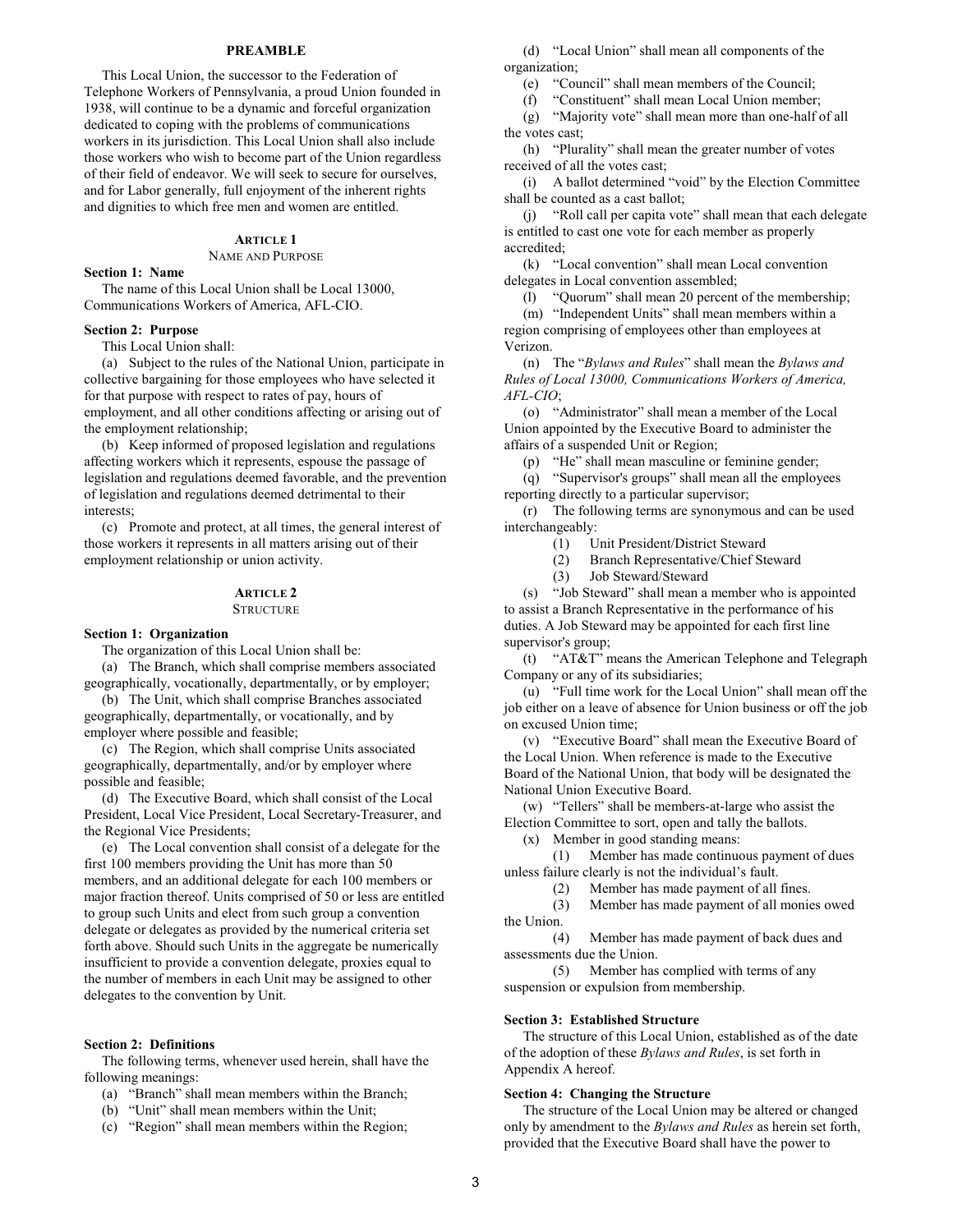recommend new Branches, Units, or Regions where existing Branches, Units, or Regions are inappropriate, or where new or other departments are organized. Any recommended changes to existing Branches or Units are subject to the approval of the Unit Council that would be impacted by the recommendation.

# **ARTICLE 3**

MEMBERSHIP

# **Section 1:** *CWA Constitution*

Rules for membership eligibility, application for membership, transfers, termination of membership, and retired members' clubs are set forth in Article V of the *CWA Constitution*.

# **Section 2: Local Union Procedures**

Application for membership shall be made on a standard Local Union application form and submitted to the Unit Secretary. Each Unit Council will sit as a membership committee to pass upon the applications for membership in the Unit having jurisdiction. Such application must also be approved by the Unit of which the applicant was formerly a member, if any, and must finally be approved by the Executive Board. Reinstatements from expulsions by a Local trial court can only be approved by the Local convention, the Executive Board of the National Union, or the National Union convention.

# **Section 3: Duties of Members**

(a) It shall be a duty of each member to notify the Representative of the Branch in which the member is located of any violation of the agreements by either the company supervisors or employees at the time said violation occurs;

(b) It shall be the duty of each member to attend all membership meetings of the Branch, Unit, or Region in which he is located either permanently or temporarily at the time of such meeting;

(c) Each member in attendance at Union membership meetings shall be entitled to a voice and vote in matters pertaining to the Branch, Unit, or Region of which he is a member;

(d) It shall be the responsibility of the individual member to keep the Union informed as to his residence address and company work location;

(e) Every member of the Union has the duty and obligation to participate in lawful strikes properly called by the Union, unless otherwise excused by the strike director, to perform picket duty, and to refrain from working for a struck employer during the period of such strike;

(f) It shall be the duty of each member to obey authoritative orders of a particular council of the Union having jurisdiction over him.

# **Section 4: Assignment and Transfer of Members**

(a) Unit Councils shall assign new members to the appropriate Branch within the Units in their jurisdiction;

(b) Members who are transferred, vocationally or geographically, by company action, shall come under the jurisdiction of the Branch, Unit, and Region into whose area such transfer is made. Where such transfer is intended to be for a period of six months or less, no change in jurisdiction shall be made, provided, however, that such members shall be required to comply with all rules and regulations and directions of the Branch, Unit, and Region of the temporary location.

#### **Section 5: Resignations**

Members who continue to be represented by this Local Union may resign only upon written notice to the Local Secretary-Treasurer.

#### **ARTICLE 4** BRANCHES, BRANCH REPRESENTATIVES, AND JOB STEWARDS

# **Section 1: Election and Duties of Branch Representatives**

(a) Each Branch shall elect from among its membership one Branch Representative who shall be a member of the Unit Council of the Unit of which it is a part. Eligibility, nomination, and election procedures are under Article 10;

(b) A Branch Representative shall not, during the period of his term of office, accept any "in-charge" assignment from the company employing him. If a Branch Representative elects to go to the assessment center or participate in a management selection process, he shall resign his position prior to going;

(c) Each Branch Representative shall:

(1) Represent the interest of the Union membership in his Branch and subject to the approval of the Unit Council, may appoint a Job Steward from within each supervisor's group to assist him;

(2) Conduct at least four meetings of the Branch membership each year, except as modified under Article 5, Section 2, Paragraph (c)(8);

(3) Unless otherwise excused, attend all meetings of his Branch, Unit, Region, or Local when his attendance is required. Failure to attend three consecutive meetings which require his attendance will result in the office being declared vacant by the Unit Council or the Executive Board.

# **Section 2: Promotion of Branch Representative**

(a) Within three days of the receipt of notice that the company employing a Branch Representative desires to promote or transfer said Branch Representative, the Local President shall notify the President of the Unit having jurisdiction;

(b) Approval of or objection to a proposed promotion or transfer shall be transmitted to the Local President within eight days of the receipt of a notice by the Unit President. In the event a majority of the council of which the Branch Representative shall be a member objects to the promotion or transfer, the company employing him shall be so informed.

# **Section 3: Temporary Out-of-Town Transfer**

In the event a Branch Representative is temporarily transferred under circumstances which prevent him from returning home nightly, he shall appoint a substitute to assume his functions and duties during such temporary transfer. He shall notify the company of the appointment.

#### **Section 4: Absence of Representative Because of Vacation**

A representative who shall be away from his duties because of vacation may, to the extent permitted by law, appoint a substitute who shall serve as the Branch Representative until the expiration of the representative's vacation. He shall notify the company of the appointment.

#### **ARTICLE 5 UNITS**

#### **Section 1: Unit Offices**

(a) The members of the Branches within the jurisdiction of a Unit shall comprise the unit membership;

(b) The membership of each Unit shall elect from within such Unit, a Unit President, a Unit Vice President, and a Unit Secretary. A Unit officer shall not, during the term of his office, accept any "in-charge" assignment from the company employing him. If a Unit officer elects to go to the assessment center or participate in a management selection process, he shall resign his position prior to going. Eligibility, nomination, and election procedures are under Article 10.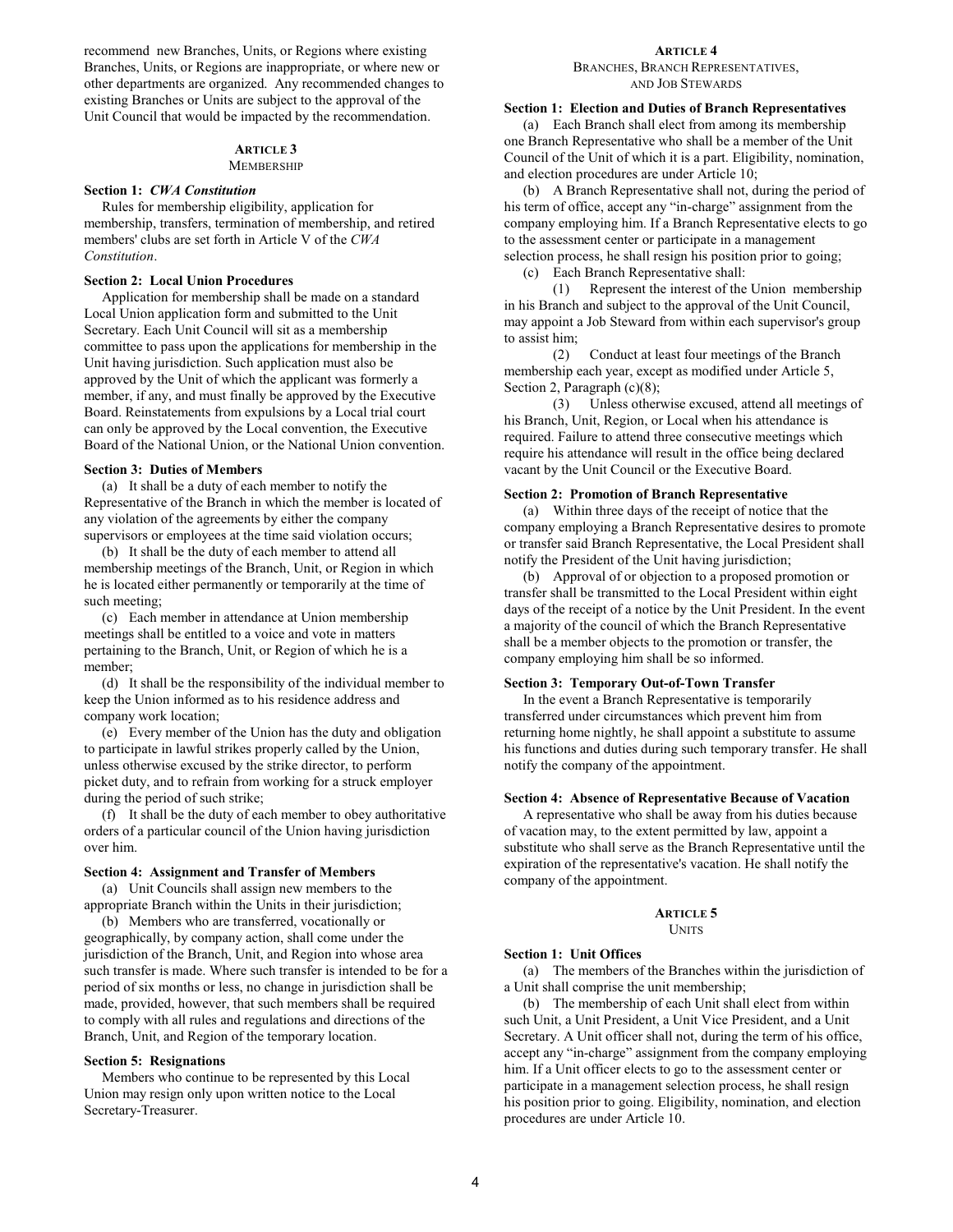# **Section 2: Unit Councils**

(a) All of the Branch Representatives and Unit officers within a Unit shall comprise the Unit Council;

(b) The Unit President, Unit Vice President, and Unit Secretary shall be, respectively, the President, Vice President, and Secretary of the Unit Council and shall be responsible to their council and to the unit membership as a whole;

(c) Each Unit Council shall:

(1) Hold at least three regular meetings each year, provided, however, that meetings of the Branch Representatives on a regional basis may be held in lieu of unit council meetings. A majority of the members of a Unit Council, including at least one Unit Council officer, shall be deemed the council. A vote of the majority of those present shall be deemed to be the vote of the council and shall be binding upon the council, except in those cases where the number of votes necessary for action is specifically provided otherwise herein. In the event of the absence of a Branch Representative from a Branch, Unit, or Unit Council meeting, the absent representative shall appoint a substitute from the membership of his Branch, and if he fails to do so, the president shall make the appointment. In either case, the substitute shall have full status of a representative including the right to vote on any and all questions;

(2) Keep true and accurate records of all such regular and special meetings, copies of which shall be sent to the Regional Vice President and the Executive Board and shall also be made available to the members of the Unit;

(3) Formulate and decide policies consistent with the *CWA Constitution*, these *Bylaws and Rules*, and Executive Board policy;

(4) Adopt resolutions and regulations for the guidance of its officers;

(5) Refer to the Regional Vice President or Executive Board all problems beyond the scope of its activity and authority;

(6) Pass upon the qualifications of all applications for membership in the Unit, except as otherwise herein provided;

(7) Formulate, subject to the approval of the Executive Board and in accordance with applicable law, rules and regulations for the conduct of the affairs of the Unit and Unit Council within the limitations of the *CWA Constitution*, these *Bylaws and Rules*, and Executive Board policy;

(8) Conduct at least four membership meetings of the Unit or Branch membership each year. At the discretion of the unit council, meetings of the unit membership may be held in lieu of meetings of the Branch membership. Providing a quorum is present, a vote of the majority shall be deemed the vote of the membership, except as otherwise provided in the *CWA Constitution* or these *Bylaws and Rules*;

(9) Have the power to recommend changes in Branch or Unit organizations subject to the approval of the Executive Board.

# **Section 3: Unit Council Officers**

(a) The Unit Council officers shall be a president, a vice president, and a secretary elected as herein provided;

(b) The Unit Council president shall be responsible to the local convention, the Executive Board, the Local President, the Regional Vice President, the Unit Council, and the members of the Unit he serves. He shall represent the interests of the membership in his Unit in matters before the regional meetings of Unit Presidents. He shall preside at all meetings of the Unit Council and the unit membership. He shall also preside, when requested, at meetings of the individual Branches. He shall make available to the members of the Unit Council copies of all pertinent or important communications, notices, documents, reports, and information received by him. He shall represent the

Unit and Unit Council whenever required, perform faithfully all duties incidental to such office, shall observe all requests made by the Executive Board, and shall faithfully perform such other duties as may be assigned by the unit membership and the Unit Council. He shall have the right to attend all meetings of the Branch membership within the respective Unit;

(c) The Unit Council vice president shall assist the president, when required by the latter, in the exercise of all duties set forth in the foregoing paragraph, and shall perform all the duties of the president during the latter's absence or disability or upon the latter's resignation or death until a Unit President is elected;

(d) The Unit Council secretary shall attend all meetings of the Unit Council and all meetings of the unit membership, shall keep minutes of all unit council meetings and meetings of the unit membership. He shall keep a true and accurate record of the membership of the Unit. He shall be the custodian of all records and minutes of the Unit and Unit Council. He shall perform such other duties as may be directed by the Unit Council. At the expiration of his term of office, he shall deliver to his successor or the Unit President all books, papers, documents, records, equipment, supplies, minutes, and accounts of the Unit and Unit Council.

#### **ARTICLE 6 REGIONS**

#### **Section 1: Regional Vice Presidents**

(a) The membership of each region shall elect from within such region a Regional Vice President who shall work full time for the Local Union;

(b) An incumbent Regional Vice President shall be considered as a member of that region for election purposes.

#### **Section 2: Unit President**

The Regional Vice President may designate a Unit President to act for him in his absence. If the Regional Vice President is unable to designate, or fails to designate someone to act for him in his absence, the Local President may do so.

# **Section 3: Designation by Vice President**

The Regional Vice President may designate a Unit President to take the minutes of meetings of a region.

#### **ARTICLE 7**

EXECUTIVE BOARD AND EXECUTIVE OFFICERS

#### **Section 1: Executive Board Officers**

(a) The Executive Board shall consist of the Local President, the Local Vice President, the Local Secretary-Treasurer, and the two Regional Vice Presidents. All Executive Board members shall have a vote on all matters before the board;

(b) Each member of the Executive Board shall be employed full time by the Local and shall receive salaries, expense accounts, and pensions as recommended by the Local's Salary and Pension Committee and approved by the convention.

#### **Section 2: Election**

The Local President, Local Vice President, and Local Secretary-Treasurer shall be elected by a vote of the Local membership. Each Regional Vice President shall be elected by a vote of the membership of the region which he shall serve.

# **Section 3: Authority, Duties, and Obligations of the Executive Board**

(a) The Executive Board shall:

(1) Take whatever actions are necessary to ensure that the Local Union meets the requirements for locals specified in Article XIII of the *CWA Constitution*;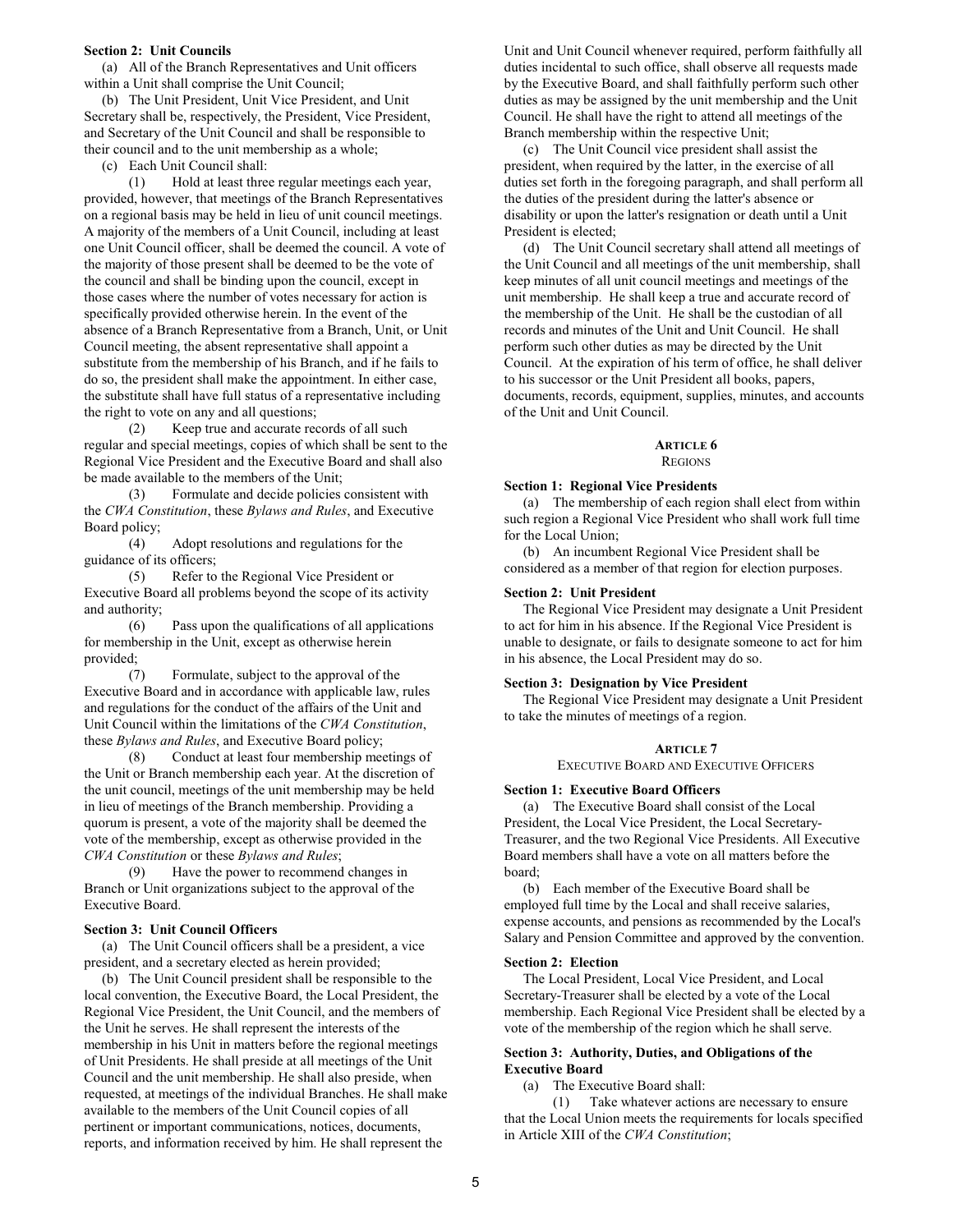(2) Hold at least four regular meetings each year, and as many special meetings as is necessary for the proper transaction of the business of the Local Union;

(3) Keep a true and accurate record of all regular and special meetings, copies of which shall be made available to all councils and the Local Union membership;

(4) Approve or disapprove all recommendations of the regional and Unit Councils;

(5) Between Local conventions, coordinate all activities of the Local Union, formulate and decide policies for the Local Union, and adopt suitable motions for the guidance of its officers in the execution of such policies;

(6) Receive all money and assets due to the Local Union, establish budgets for each region, establish levels of payments for salaries and expenses except those covered in Article 7, Section 1, Paragraph (b), and approve all proper expenditures of the Local Union;

(7) Approve or disapprove of the rules and regulations proposed by the Units, for the conduct of their affairs;

(8) Be the final arbiter of these *Bylaws and Rules* except that the questions of interpretation of these *Bylaws and Rules* shall be subject to an "appeal to the decision of the chair" while the Local convention is in session. Such appeal will require a two-thirds vote;

(9) Have the authority to establish a Local office or offices, purchase such supplies, equipment, and furniture, engage such assistance, and subscribe to such publications as may be deemed necessary for the general welfare of the membership of the Local Union and its proper operation;

(10) Have the authority to engage counsel, and power to institute or to appear and make defense in any action or actions at law or in equity, on behalf of the Local Union, before any court or quasi-judicial body as it may deem necessary for the protection of the Local Union and the enforcement of its rights;

(11) Obtain information concerning matters affecting the welfare of the membership, including proposed and enacted legislation and government regulations, and take such action in all matters as may be deemed essential to the best interest of the membership;<br>(12)

Publish a periodical or magazine;

(13) Appoint or arrange for the election of bargaining committees in each bargaining unit subject to numerical and/or financial limitations set by the National Union or the district vice president;

(14) Have the authority to adopt a contract and send out the proposed agreement for ratification by the affected union membership by mail ballot or by a secret vote at a membership meeting. Rejection of a contract by the membership shall authorize the Executive Board to call a strike subject to approval by the National Executive Board, and the ratification ballot shall be so worded;

(15) Shall not accept a management position during their term of office;

(16) Establish an educational program;

(17) Establish and maintain a pension plan for the benefit of full-time officers and employees of the Local Union;

(18) Shall recommend to the District Vice President arbitration of those unresolved grievances which merit arbitration;

(19) A majority of the members of the Executive Board, including at least one Executive Board officer, shall constitute a quorum and, provided a quorum is present, a vote of the majority of those present shall be deemed to be the vote of the Executive Board and binding upon the Executive Board,

except where the number of votes necessary for action is otherwise specifically provided herein.

**Section 4: Powers and Duties of Executive Board Members** (a) The Local President shall:

(1) Be President of the Local Union and be responsible to the Local convention and the Executive Board, except in the case of a mandate of the Union membership;

(2) Preside at all meetings of the Executive Board and may sit ex-officio, at his discretion, in regional meetings, unit council meetings, and membership meetings. He may sit on the negotiating committees and ex-officio on any committees appointed by the Executive Board;

(3) Together with the Local Secretary-Treasurer, sign all proper checks and vouchers subject to the final approval by a majority of the Executive Board;<br>(4) Furnish to the member

(4) Furnish to the members of the Executive Board copies of all pertinent communications, notices, documents, reports, and information received by him;

(5) Be responsible for the dissemination of pertinent information from the Local office to all Branch Representatives;

(6) Be responsible for the maintenance of all the Union records in the Local office;

(7) Represent the Executive Board and the Union whenever required;<br>(8) Perf

(8) Perform faithfully all duties entrusted to him;<br>(9) Observe all requests and instructions of the

Observe all requests and instructions of the Executive Board, and shall perform all duties assigned to him by the Executive Board;

(10) At the expiration of his term in office deliver to his successor or to the Local Secretary-Treasurer all records and properties of the Union.

(b) The Local Vice President shall:

(1) Be the Vice President of the Local Union and shall be responsible to the Local convention, the Executive Board, and the Local President;

(2) Assist the Local President when requested by the latter in the exercise of all duties set forth in the foregoing paragraph, and shall perform all the duties of the Local President during the latter's absence or disability, or upon the latter's resignation or death, or until a new Local President is elected;

(3) Be responsible for the administration of all contracts between members of the Local and their employees;

(4) Be the alternate signer and shall be authorized to sign all checks and vouchers in the absence of either the Local President or the Local Secretary-Treasurer;

(5) At the expiration of his term of office, deliver to his successor or to the Local President all records and properties of the Union.

(c) The Local Secretary-Treasurer shall:

(1) Be the Secretary-Treasurer of the Local Union and shall be responsible to the Local convention, the Executive Board, and the Local President;

(2) Be the custodian of records and minutes of the Executive Board;

(3) Keep a true and accurate record of all proceedings;

(4) Be the custodian of all funds of the Local including the pension plan funds and shall deposit such monies, in the name of the Union, in such depositories as the Executive Board shall direct;

(5) Furnish a financial report of all funds at least quarterly to the Executive Board and the Local President. Furnish a financial report to the Local convention. Cause an audit to be made by an independent auditing firm and make the audit available to the membership at least annually;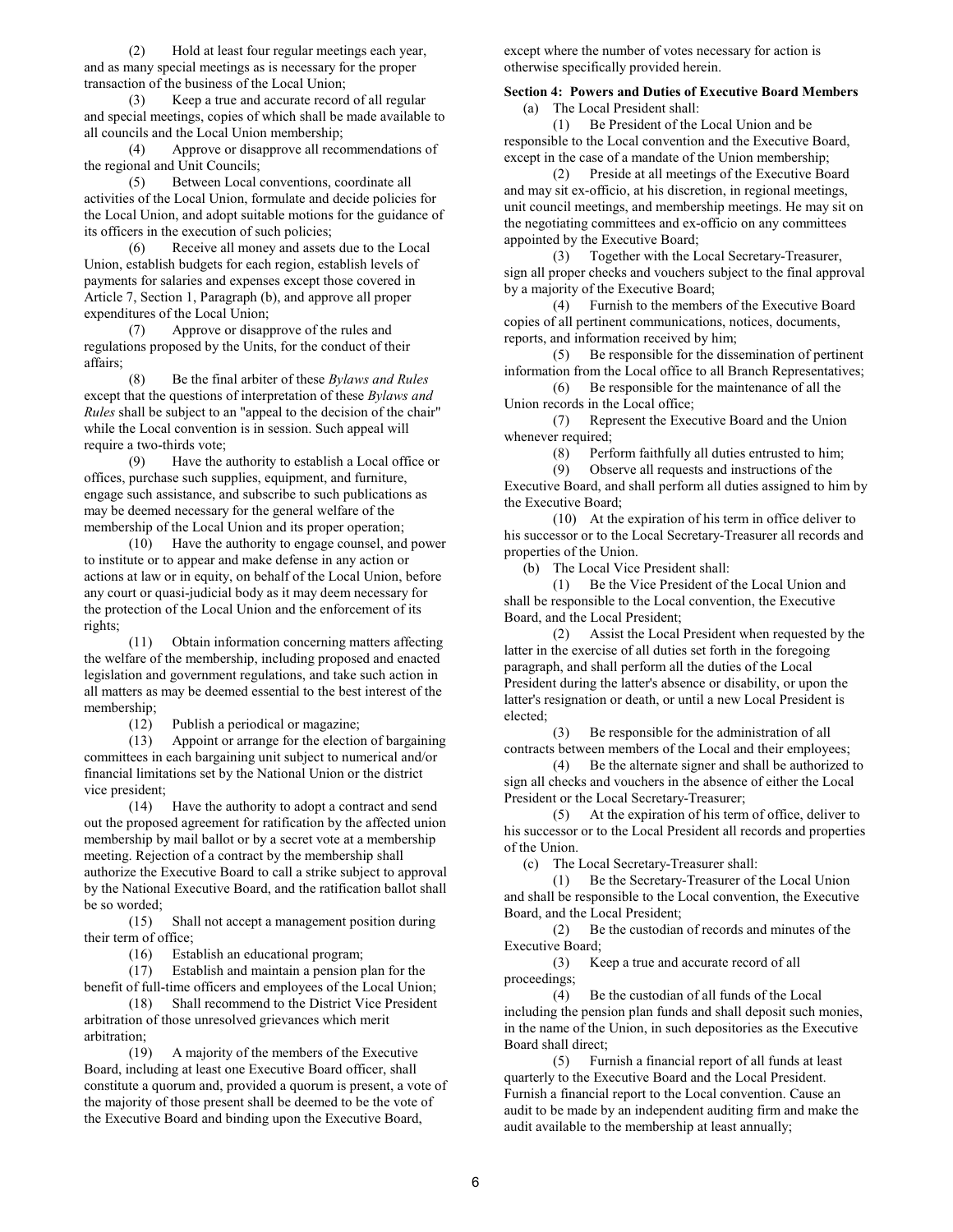(6) Cause an annual audit to be made by a Membership Auditing Committee consisting of one rank-andfile member from each region appointed by the Regional Vice Presidents. The results of this audit will be made available to the Local membership;

(7) Issue duly authorized checks for all proper expenditures and disbursements, and require duly approved vouchers for all such checks;

(8) At the expiration of his term of office, deliver to his successor or to the Local President, all records and minutes of the Executive Board of which he is custodian; all money, investments, books, records, equipment, supplies, and accounts of the Local Union of which he is custodian;

(9) Shall supply to the members via the bulletin board and/or *CWA 13000 News*, a quarterly report.

(d) The Regional Vice Presidents shall:

(1) Be Regional Vice Presidents and be responsible to the Local convention, the Executive Board, the Local President and the members of the region they serve;

(2) Be responsible for administering the contracts of the employers in their regions;

(3) Represent the interests of the membership in their regions in matters before the Executive Board;

(4) May sit ex-officio, at his discretion, at unit council meetings and membership meetings in his region;

(5) Hold at least four Unit Presidents' meetings within his region each year, and as many special meetings as is necessary for the proper transaction of business within the region;

(6) Be responsible to carry all motions and recommendations of the regional Unit Presidents' meetings to the Executive Board for their deliberation and report back to the Unit Presidents as to the Executive Board's decision.

#### **ARTICLE 8**

# LOCAL CONVENTION

# **Section 1: Time of Convention**

The Local Union shall meet in biennial conventions at a time and place selected by the Executive Board. The CWA Local 13000 Convention shall be held in alternate years of the CWA National Biennial Conventions.

#### **Section 2: Call to convention and Delegates**

(a) The Local Secretary-Treasurer shall notify each convention delegate and Unit Secretary in writing on the convening of the convention no later than 30 days in advance of the opening date of the biennial convention, and shall give as much advance notice as possible before a special convention;

(b) The convention shall consist of the convention delegates and the Executive Board members. The Local Secretary-Treasurer shall preserve for two years the credentials of the delegates and all minutes and other records of the convention;

(c) Each convention delegate shall have one vote, except when per capita voting is in order;

(d) The convention delegates shall be one or more of the officers of the Unit. The order of eligibility being: (1) Unit President; (2) Unit Vice President; and (3) Unit Secretary. If additional delegates are required, they shall be elected by the unit membership as set forth in Article 10. Eligibility and nomination and election procedures are under Article 10;

(e) An additional delegate shall not, during the period of his term of office, accept any "in-charge" assignment from the company employing him.

# **Section 3: Powers of Convention**

The convention shall:

(a) Establish the policies to be followed by the Local Union within the limitations set forth in these *Bylaws and Rules* and the *CWA Constitution*;

(b) Pass upon the credentials of delegates to the convention and have authority to permit voting by proxy;

(c) Do all things necessary for the proper disposition of any matter which may properly come before the convention for consideration.

# **Section 4: Order of Business**

The order of business at the convention shall be as follows:

- 1. Call to Order
- 2. Roll Call and Report on Credentials
- 3. Reading of Convention Rules<br>4. Report of Executive Board Me
- 4. Report of Executive Board Members and Committees<br>5. Report of the District Vice President
- 5. Report of the District Vice President
- 6. Membership Report
- 7. Financial Report
- 8. Unfinished Business
- 9. New Business
- 10. Adjournment

#### **Section 5: Special Conventions**

(a) A special convention may be called by a majority vote of the Executive Board or upon receipt of a petition signed by a majority of the convention delegates;

(b) Only such matters as are contained in the notice of the special convention shall be placed before the convention.

#### **Section 6: Voting**

A quorum at a convention of this Local Union, whether regular or special, shall consist of a majority of the number of accredited delegates. Except with respect to amendments to these *Bylaws and Rules* and any other matter otherwise provided for, the affirmative vote of a majority of those voting shall be sufficient to carry any proposition brought before the convention.

# **Section 7: Parliamentary Rules**

All questions of a parliamentary nature shall be decided by the provisions of *Robert's Rules of Order Revised* unless contrary to provisions of these *Bylaws and Rules* or the *CWA Constitution*.

#### **Section 8: Convention Rules Committee**

(a) The Local President shall, not later than six months prior to the convention, appoint with Executive Board approval a Convention Rules Committee composed of one voting delegate from each region;

(b) Each Branch Representative shall submit those items desired for consideration at the convention to the Rules Committee member from his region at least 60 days in advance of the convention;

(c) The Rules Committee shall, not later than 30 days prior to the convention, submit proposed convention rules and an agenda to the delegates who will be attending the convention;

(d) By a majority vote the convention may change the rules or agenda as submitted by the Rules Committee. However, after convention adoption of the rules and agenda a two-thirds majority vote shall be required to change the rules or agenda.

#### **Section 9: Salary and Pension Committee**

(a) The Local President shall, not later than six months prior to the convention, appoint with Executive Board approval a Salary and Pension Committee composed of one voting delegate from each Region;

(b) The Salary and Pension Committee shall, not later than 30 days prior to the convention, submit its recommendations on full-time officers' salaries, expense accounts, and pensions to the delegates who will be attending the convention.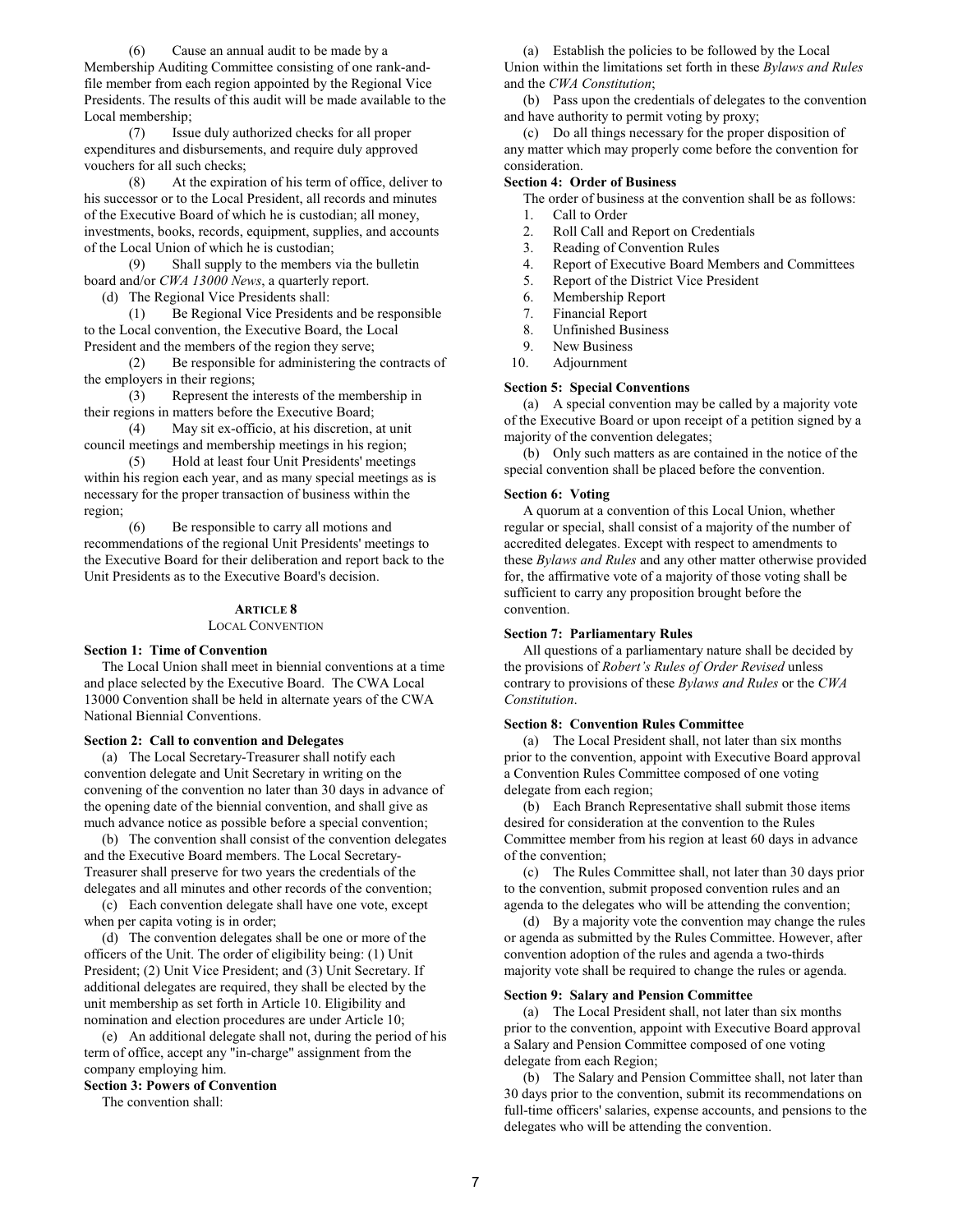# **Section 10: Constitution and Bylaws Committee**

(a) The Constitution and Bylaws Committee shall be appointed by the Local President and approved by the Executive Board. It shall consist of six members, three Eastern and three Western of which one from each region shall be non-Verizon. The day the committee meets will be ten days after the cutoff date set by the Local President for amendments to qualify for the two-thirds approval;

(b) The duties of the Constitution/Bylaws Committee shall be the following:

(1) Receive proposed Bylaw changes per Section 10, paragraph (a);

(2) Study proposed Bylaw changes and make recommendations to the convention on the proposals;

(3) Write and recommend proposed Bylaws as the committee deems appropriate;

(4) Prepare proposed bylaw language for Bylaws amendments upon receipt of a request from any member. The request shall include the intent of the Bylaw and be received by the committee prior to the ten-day deadline as set forth in Section 10, paragraph (a).

# **ARTICLE 9**

# CWA NATIONAL CONVENTION

#### **Section 1: Notification of Delegates**

The Local Secretary-Treasurer shall notify all delegates and alternates of the convening of the National convention within ten days of the time the Local is notified.

#### **Section 2: Attendance**

The Executive Board will take all necessary steps to ensure the attendance and qualifications of voting delegates and a reasonable number of alternates.

#### **Section 3: Executive Board Delegates**

The Local President, Local Vice President, Local Secretary-Treasurer, and Regional Vice Presidents, by virtue of their election to said offices, shall also be voting delegates to the National convention.

#### **Section 4: Regional National Convention Delegates**

(a) Regional National convention delegates/ alternates shall be elected for a three-year term by their respective regional memberships; except for the independent delegates/alternates who will be elected at large from the statewide independent membership;

(b) The Executive Board shall determine the number of regional delegates/alternates from each region who are to attend the National convention in each year; provided that there shall be a relatively equal number of delegates/alternates designated to attend each convention; with one AT&T and one independent delegate/alternate attending each convention;

(c) These regional delegates/alternates shall be determined by the descending order of finish in their respective delegate elections. In the case of no descending order, the following shall apply: Commencing after the 2013 National Convention, delegates will be selected in ascending numerical order in each Region to satisfy each Region's complement of available delegates. At each convention thereafter, delegates from each Region will be given an opportunity to attend the National Convention in ascending numerical order starting with the next Unit after the cut-off from the previous convention; with one AT&T and one independent delegate/alternate attending each convention;

(d) The number of regional delegates/alternates elected from the regions shall be equal to the number of Units within the Eastern and Western regions; except the independent delegates/alternates shall be elected at large from the statewide

independent membership. The number of at-large independent delegates/alternates shall be three.

#### **Section 5: Number of Delegates by Local**

The number of voting delegates to which the Local is entitled according to Article VIII, Section 4, Paragraph (a) of the *CWA Constitution*, less the five Executive Board members delegates, shall be apportioned among the following groups according to the percentage of the members in the group compared to the total Local membership: Eastern, Western, and Independent groups. Each shall have at least one delegate.

#### **Section 6: Chairman of Delegates**

The Local President shall serve as chairman of the convention delegates. On per capita votes each delegate will have an equal number of votes. Any odd number of votes will be voted by the chairman.

#### **ARTICLE 10**

REFERENDA, NOMINATIONS, ELECTIONS, AND BALLOTING

#### **Section 1: Eligibility, Manner of Voting, and Dates of Election**

(a) All members in good standing shall be eligible to vote on all matters consistent with provisions of these *Bylaws and Rules*.

(b) To be eligible, candidates must be members in good standing continuously for the following periods of time:

| Unit officers $\&$ regional delegates |  |
|---------------------------------------|--|
|                                       |  |

|--|--|--|--|--|--|--|--|--|--|--|--|--|--|--|--|--|--|--|--|--|--|--|--|--|--|--|--|--|

Additional delegates to the Local Convention must also hold office of Representative . . . . . . . . . . one year

(c) Notice of elections shall be mailed to bulletin boards 60 days before the date of the election. "Notice of Election," along with an explanation of the election rules shall be published in the July/August issue of the Local's publication;

(d) Election for all offices directly elected by the membership shall be held triennially on a date set by the Executive Board, except that the election of the regional delegates to the National convention and additional delegates to the Local Convention shall be held 60 days after the triennial elections. Those offices are: Local President, Local Vice President, and Local Secretary-Treasurer who shall be elected by the entire membership of the Local; Regional Vice Presidents and regional delegates to the National convention who shall be elected by the entire membership of the region; Unit Presidents, Unit Vice Presidents, Unit secretaries, and additional delegates to the Local convention who shall be elected by the entire membership of the Unit; and Branch Representatives (stewards) who shall be elected by the entire membership of the Branch;

(e) No candidate for offices listed in Section 1, Paragraph (d), except the regional delegates/alternates to the National convention, may run for more than one office, except that a candidate for Branch Representative may also be a candidate for Unit President, Unit Vice President, Unit Secretary, or additional delegate to the Local convention;

(f) Offices requiring nomination per Article 10, Section 2, Paragraph (b)(1) shall be by petition signed by at least five percent of the membership of the voting section for each office. Petition must be accompanied by a signed statement from the candidate accepting the nomination;

(g) Voting on all offices listed in Paragraph (d) shall be by secret ballot by U.S. mail;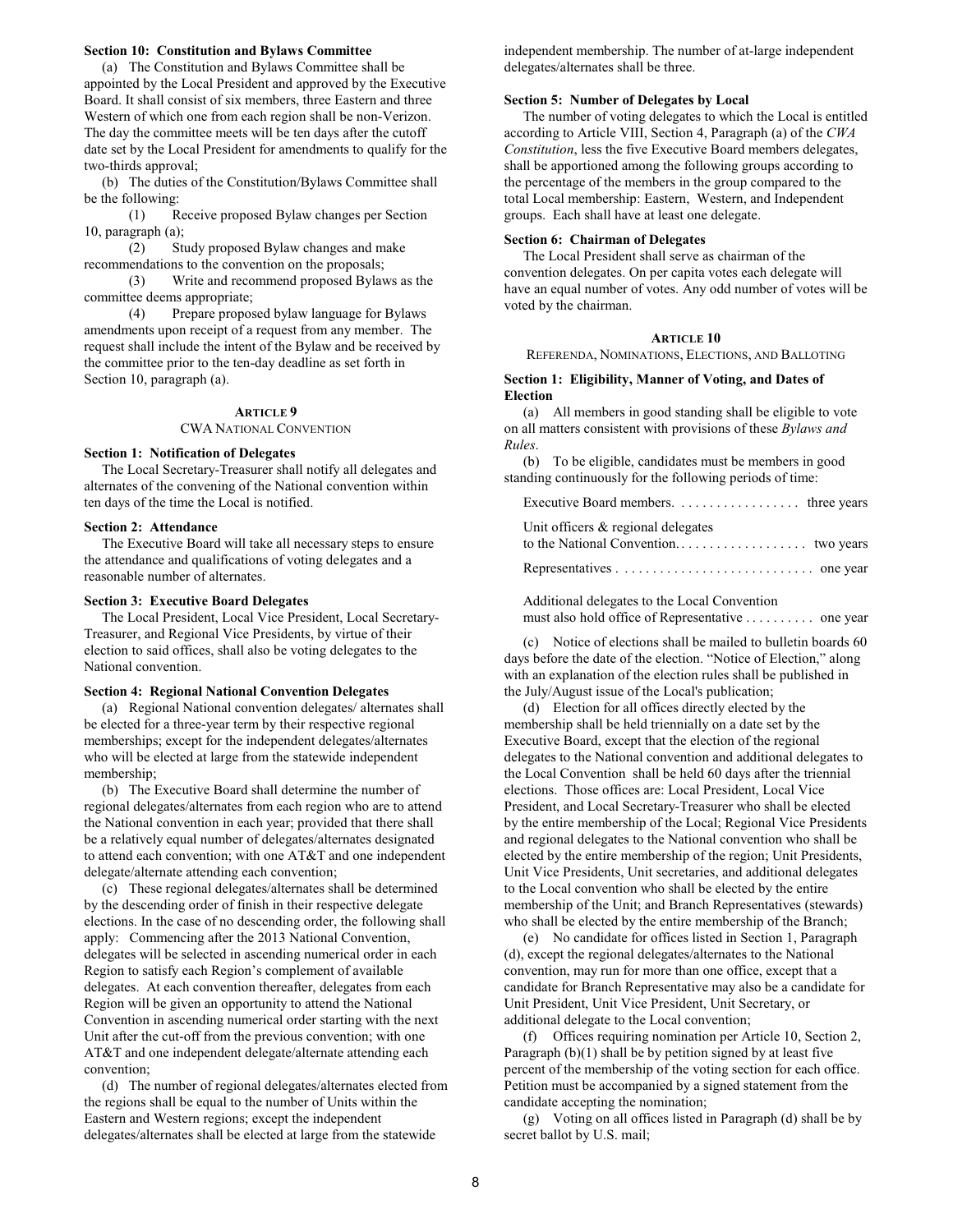(h) The Local President, Local Vice President, and Local Secretary-Treasurer shall be elected by a majority vote of those voting. In the event no candidate gets a majority on the first balloting, there shall be a run-off election between the two candidates getting the highest number of votes. All other officers listed in Paragraph (d) shall be elected by a plurality of votes cast.

# **Section 2: Method of Conducting Referenda and Elections**

(a) The Election Committee shall be appointed by the Executive Board. Election Committee shall represent all regions of the Local Union. They shall be rank-and-file members who are not candidates for any office. They shall elect a chairman. The Election Committee shall be responsible for the fair, honest, and accurate conduct of all elections and referenda in which the membership casts votes;

(b) The Election Committee shall attend to candidates' rights as follows:

(1) The Election Committee will be responsible for distributing nominating petitions for the offices of Local President, Local Vice President, Local Secretary-Treasurer, Regional Vice President, and National convention delegate; and distributing aspirant forms for the offices of Unit President, Unit Vice President, Unit Secretary, additional Local convention delegate, and Branch Representative. The Election Committee will receive and certify the required nominating petitions or aspirant forms and cause the certified names to be printed on a ballot. Where no candidate is nominated, vacancy will be filled as per Article 10, Section 5, Paragraph (b);

(2) Supervise, count, and control the actual printing of all ballots, whether by commercial printer or Local clerical staff;

(3) Supervise the ballot preparation, including addressing and mailing;

(4) Deposit or supervise the depositing of outgoing ballots in the U.S. mail;

(5) Arrange for a U.S. mail box for all returned ballots;

(6) Pick up all ballots at the mail box on election count day;

(7) Count and/or supervise the counting of the ballots;

(8) Retain all extra ballots and counted ballots as provided by law;

(9) If a ballot is not received or is marked incorrectly, second ballots shall be forwarded by the Election Committee chairman or authorized office staff by approval of the Election Committee;

(10) An accurate detailed list of all second ballots shall be maintained and certified by the Election Committee prior to the election count;

(11) Inspect the membership roles and ascertain that a ballot has been forwarded via U.S. mail to every member in good standing for each selection so conducted;

(12) Notify candidates on their rights as follows: Right to examine, but not copy, membership rolls in advance of the election; right to be present at the ballot preparation and count; right to have proper materials disseminated; and right to be notified of membership meetings to hear candidates if such meetings are held. (Note: All costs related to the above are to be at the candidate's expense.);

(13) Notice of election results shall be distributed for posting on union bulletin boards;

(14) Election Committee shall sign all election counts and certify the elected candidate;

(c) In the case of elections conducted by Units or regions, the Election Committee shall prepare the ballots, distribute and collect them, count the ballots, announce the results, keep the

ballots for one year, and allow any interested party to inspect them;

(d) For offices requiring a nomination petition, groups of candidates may form a slate whereby all candidates' names would appear on a single nominating petition.

# **Section 3: Terms of Office**

All Local Officers, Unit Officers and Branch Representatives shall serve a term of three years and shall serve until their successors have been elected and certified as covered under Article 15, Section 4 ( a), ( b) and ( c) of the *CWA Constitution*.

## **Section 4: Recall of Officers**

(a) Recall proceedings against Local officers, Unit officers, and Branch Representatives will follow the procedures in the *CWA Constitution*, Article XXI, Section 2;

(b) The 20 percent mentioned in the *CWA Constitution*, Article XXI, Section 2, shall refer to Local, Unit, or Branch, whichever is involved.

# **Section 5: Vacancies Due to Resignation, Recall, or Other Causes**

(a) Resignation shall be tendered in writing to the Local Secretary-Treasurer. If the Local Secretary-Treasurer resigns, he will tender his resignation to the Local President;

(b) Vacancies for representatives, Unit Vice President, Unit Secretary, and additional delegate to the Local convention shall be filled within 30 days by appointment or special election, whichever is deemed prudent by the Unit Council;

(c) Vacancies for Executive Board members and Unit Presidents will be filled by membership vote within 60 days. Until elections are held, the Local Vice President will fill the vacancy for Local President, and the Unit Vice President will fill the vacancy for Unit President. In the absence of the Local Vice President, the Local Secretary-Treasurer will fill the vacancy. Until elections are held, a vacancy for Regional Vice President will be filled by an appointment by the Executive Board.

# **Section 6: Roll Call and Per Capita Voting**

At Local conventions or Unit Council meetings, a roll call or a per capita vote shall be taken at the request of a delegate or member of a council, and upon approval of one-third of the delegates or council members. When a per capita vote is taken on a Unit Council, Unit officers who are not Branch Representatives shall not vote.

# **ARTICLE 11**

INITIATIVE

Any Branch may initiate any measure or policy not inconsistent with these *Bylaws and Rules*, the *CWA Constitution*, or union policy deemed for the best interest of the union, by filing with the Unit Secretary a petition signed by at least one-half of the members of such Branch. The Unit Council shall refer the petition to its entire membership within 60 days of the receipt of the petition, and a majority vote of the membership voting thereon shall decide the issue. If the particular issue, after approval by the unit membership, applies to the region then, and in that event, the Executive Board shall refer the measure or policy so approved to the entire membership of the region within 120 days, and the majority vote of the membership voting thereon shall decide the issue. If the particular issue, after approval by the region membership, applies to the Local Union then, and in that event, the Executive Board shall refer the measure or policy so approved to the entire membership of the Local Union within 120 days, and the majority vote of the membership voting thereon shall decide the issue.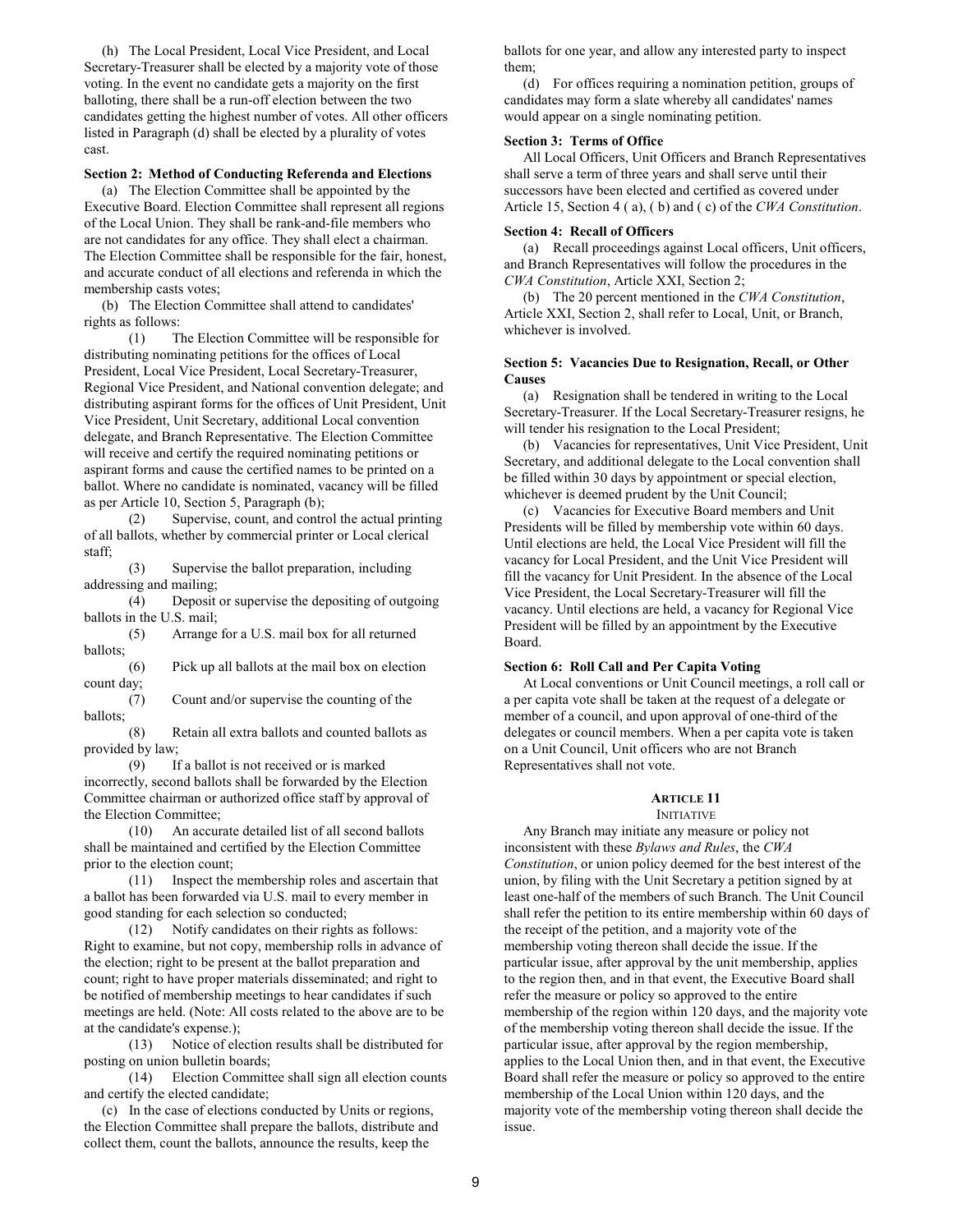# **ARTICLE 12**

# DUES, MONIES OWED THE UNION, ASSESSMENTS, AND INITIATION FEES

#### **Section 1: Initiation Fees**

If a member has been expelled and is permitted to rejoin, or if an employee has been a nonmember or an agency dues payer and applies to become a member, the initiation fee shall be \$50 plus any applicable fines and back dues. The Executive Board, upon recommendation of the Unit Council, may grant a onetime amnesty of back dues.

#### **Section 2: Dues**

(a) The dues amount is an amount set by vote of the membership upon the recommendation of the Executive Board. The amount shall be uniform throughout the Local Union. The amount shall not be less than the minimum dues set by the National convention;

(b) Any change in the rate of dues can be made only upon the recommendation of the Executive Board and the approval of the membership consistent with Paragraph (a) above.

# **Section 3: Distribution of Dues**

The Local's share of the dues shall be turned over to the Local Secretary-Treasurer.

#### **Section 4: Dues Arrears**

(a) Any member in arrears of dues, monies owed the Union, fines, or assessments as levied in accord with these *Bylaws and Rules*, and/or the *CWA Constitution*, shall be notified of the arrearage by two written notices at ten-day intervals, the last of which shall be by certified mail;

(b) Any member in default without good cause for 60 days from the date the dues, monies owed the Union, fines, or assessments came due, and after the written notices required above, shall be suspended from membership. Any member who continues in default after 90 days shall be expelled.

#### **Section 5: Assessments**

Special assessments on the membership can be made only upon the approval of the membership, only on a uniform basis, and only in compliance with the *CWA Constitution*.

# **Section 6: Emergency Fund**

The Local Union shall maintain an Emergency Fund with regular payments as determined by the Executive Board and approved by the Local convention.

#### **ARTICLE 13**

FUNDS AND EXPENSES

# **Section 1: Bonding of Officers**

(a) The Local President, Local Vice President, and the Local Secretary-Treasurer shall be bonded in an amount deemed sufficient by the auditing firm;

(b) All others are not considered officers of the Local for bonding purposes.

#### **Section 2: Checks and Vouchers**

(a) All checks and vouchers shall be signed by two of the three following officers: Local President, Local Secretary-Treasurer, or Local Vice President subject to the approval of the Executive Board.

(b) All vouchers shall be signed by one of the following officers: Local President, Local Secretary-Treasurer, Local Vice President or Regional Vice President or his/her designee.

#### **Section 3: Accounting**

An adequate uniform system of accounting shall be established and maintained.

#### **Section 4: Auditing**

An outside accredited auditing firm shall make a financial audit at least annually, and that audit shall be made available to the membership.

# **Section 5: Membership Auditing Committee**

A Membership Auditing Committee shall make an annual financial audit and that audit shall be made available to the membership.

# **Section 6: Surplus Funds**

Surplus funds shall be invested with a primary focus on stability and principal protection. A minimum of 50 percent of such funds shall be invested in investment grade fixed income securities or direct obligations of the US Government. Such funds shall not be invested in any foreign government and/or institution. All such funds shall be invested in American (USA) institutions, direct obligations of the US Government or securities backed by or insured by the US Government.

# **Section 7: Expenses**

(a) Members and officers shall be reimbursed for all approved expenses and lost wages while engaged in the legitimate business of the union;

(b) Per diems, salaries (except for full-time officers), and approved expenses shall be uniform, and shall be set by the Executive Board;

(c) All payments for any reason shall be made only upon submission of a voucher to the Local Secretary-Treasurer and approval of the Executive Board;

(d) An annual budget for the Local Union shall be proposed by the Local President, approved by the Executive Board, and made known to the biennial convention. In off years, the annual budget for the Local Union shall be proposed by the Local President, approved by the Executive Board, and mailed to the convention delegates. This budget shall include the salaries, per diems, and expenses for all Units and regions of the Local, all committees, and the Executive Board.

#### **ARTICLE 14**

CHARGES, TRIALS, APPEALS, PENALTIES **Section 1: Charges Against Members**

Members of this Local Union, Including its officers, may be charged in a manner and for the reasons described in Article XX, Sections 1 and 2 of the *CWA Constitution*. Further, if a members fails to observe his obligation and either works for a struck employer during the period of a strike, or fails to perform picket duty, or any other assigned activity during the term of a strike, that member shall be subject to be charged with violations of the *Bylaws and Rules of Local 13000* and the *CWA Constitution* and will be subject to the imposition of fines and other financial penalties.

#### **ARTICLE XX OF THE CWA CONSTITUTION**

# **Section 1: Persons Subject to Trial**

(a) Members of the Union, including officers of Locals, shall be tried for any of the offenses listed in Article XIX as provided herein;

(b) Officer of a Local may be removed or suspended from office pursuant to Article IX, Section 4, Paragraph (b) as herein provided, excepting that the Executive Board of the Union may conduct such trials after notice to the Locals involved, on its own initiative in the event of inaction by the Local. The procedure for such trial shall be in conformity with the standards set forth in Sections 2, 3, and 4 of this article.

#### **Section 2: Charges**

(a) Charges made against a member of the Union or an officer of the Local shall be in writing, signed, and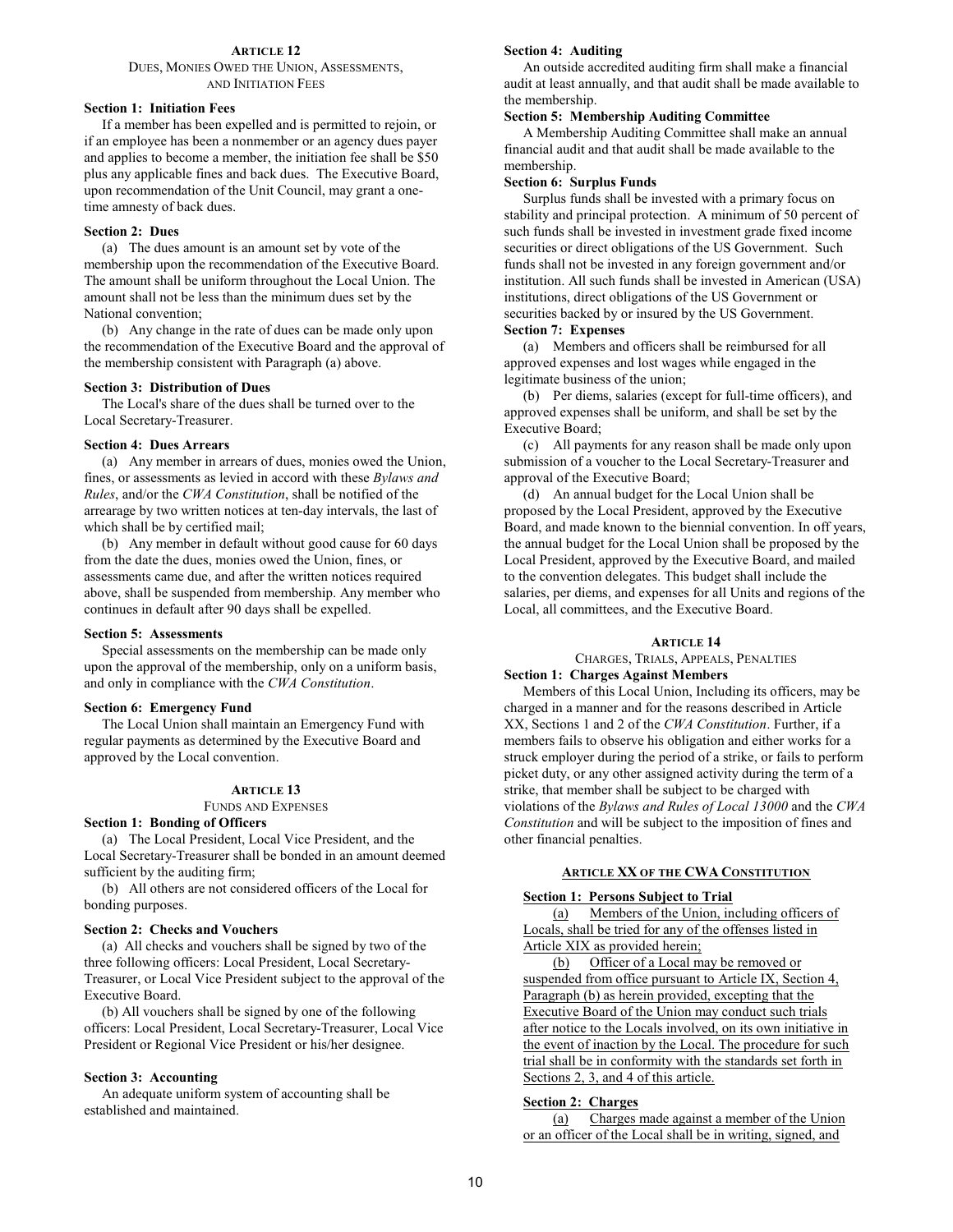sworn to by the accuser. Charges of offenses described in Article XIX, Section 1 shall be filed with the recording officer of the Local of which the accused is a member. In the event the accused is such recording officer, the charges shall be filed with the president of the Local. Should both the recording officer and the Local President be involved as a charging party or as a party charged, the charges shall be filed with the secretary-treasurer of the Union. All charges of offenses described in Article XIX, Section 2 shall be filed with the secretary-treasurer of the Union. In the event the accused is such secretarytreasurer, the charges shall be filed with the president of the Union. Trial procedures for all charges filed with the secretary-treasurer or the president of the Union shall be in conformance with Section 3 (b) of this article;

(b) Charges must be submitted within 60 days of the time the accuser becomes aware of the alleged offense;

(c) Charges shall contain an allegation of the facts constituting the offense with which the accused is charged and the approximate date or dates said offense is alleged to have occurred.

# **Section 2: Trials**

(a) Trials shall be held in accordance with Article XX, Section 3, Paragraphs (1) to (8) of the *CWA Constitution*;

(b) If a member violates a District, Local or Unit policy, the member shall be subject to be charged with violations of the *Bylaws and Rules of Local 13000* and/or of *CWA Constitution* and will be subject to the imposition of a fine not less than one hundred dollars (\$100.00) and other financial penalties deemed appropriate by the trial court.

(c) A trial court chairman shall be responsible for maintaining order and seeing that the rights of all parties at the hearing are preserved. The trail court chairman shall take part in the trial court's deliberations but shall not vote. The Local President or another member of the Executive Board appointed by him shall serve as the trial court chairman;

(d) If the members being charged are from a single Unit, the trial court shall consist of three non-involved members of the Unit chosen by lot;

(e) If members from more than one Unit are to be tried at the same hearing, the trial court may have more than three members. There must be at least one member from each Unit having a member tried;

(f) If Unit officers are to be tried, the trial court shall consist of Unit officers from other Units who are uninvolved and chosen by lot;

(g) If Executive Board members are to be tried, the trial court shall consist of three uninvolved Executive Board members chosen by lot;

(h) If a member is found guilty of violating his obligations to honor lawful picket lines or perform strike duties under the articles of the *Bylaws and Rules of Local 13000*, the trial court has the right to impose upon such member a fine in an amount not to exceed the wages earned by such member during employment during the strike, and to add to that fine liquidated damages which shall not be in excess of the amount of the fine;

(i) If a member does not pay a fine and/or liquidated damages imposed upon him by the trial court, that member shall be subject, after the exhaustion of all his appeals permitted under the *CWA Constitution*, to a lawsuit by the Union to recover such fine or liquidated damages. In the event such a lawsuit is necessary, the member shall be obligated to pay attorneys' fees and court costs if litigation is necessary to enforce the fine or liquidated damages;

(j) In the event a member fails, neglects, and/or refuses to perform his assigned picket duty, the Union trial board shall be authorized to impose a fine that shall not exceed \$100 per each day on which such assignment was not performed.

#### **ARTICLE XX OF THE CWA CONSTITUTION**

#### **Section 3: Trials**

(a) The Bylaws or Rules of a Local shall specify the manner in which an accused person shall be tried and must conform with the following minimum standards:

(1) A court, composed of not less than three or more than seven persons, who shall be members of the Local, not parties to the proceeding, shall be selected by the governing body of the Local. The court shall be bound to render a decision and impose a penalty, if the accused be found guilty, without bias or prejudice, based on all the evidence presented;

(2) A prosecutor, who is a member of the Local, but not an accuser, shall be appointed by the governing body of the Local to assist the accuser in the trial and presentation of evidence. If, after investigation, the prosecutor is of the opinion that there is not probable cause to believe that a violation punishable under this article has been committed, the prosecutor shall report the findings in writing to the governing body of the Local with a recommendation that the charge not be prosecuted. Copies of the findings and recommendation shall be delivered to the accuser and the accused. The recommendation shall become final unless appealed by the accuser within 30 days after receipt using the procedures established pursuant to Article IX, Section 7 of this Constitution;

(3) If the prosecutor determines that probable cause does exist, the trial shall be held speedily with due notice to the accused;

(4) The accused shall have the right to select a member of the Local as counsel, the right to produce witnesses and present documentary evidence, and to be heard on the accused's own behalf. The accused shall have the opportunity to cross-examine witnesses;

(5) All witnesses shall testify under oath;

(6) Notice of the decision and penalty, if any, shall be given to the person charged within five days after the close of the trial;

(7) A faithful and accurate record of the proceedings shall be made;

(8) The Local may suspend the accused pending the final decision on an appeal.

(b) Trials conducted by courts selected by the Executive Board of the Union must conform with the following minimum standards:

(1) A court composed of three persons, who shall be members of the Union not employed by the National Union as staff personnel and not parties to the proceeding, shall by selected by the Executive Board from a trial panel composed of one elected member from each of the geographical districts by secret ballot, after nominations from the floor at the meeting of the delegates from the district in conjunction with the Union convention. Beginning with the elections held in 1971, members of the trial panel shall serve for three years or until their successors are elected and qualified. The court shall be bound to render a decision and impose a penalty if the accused be found guilty, without bias or prejudice, based on all of the evidence presented. In the case of trials based on offenses specified in Article XIX, Section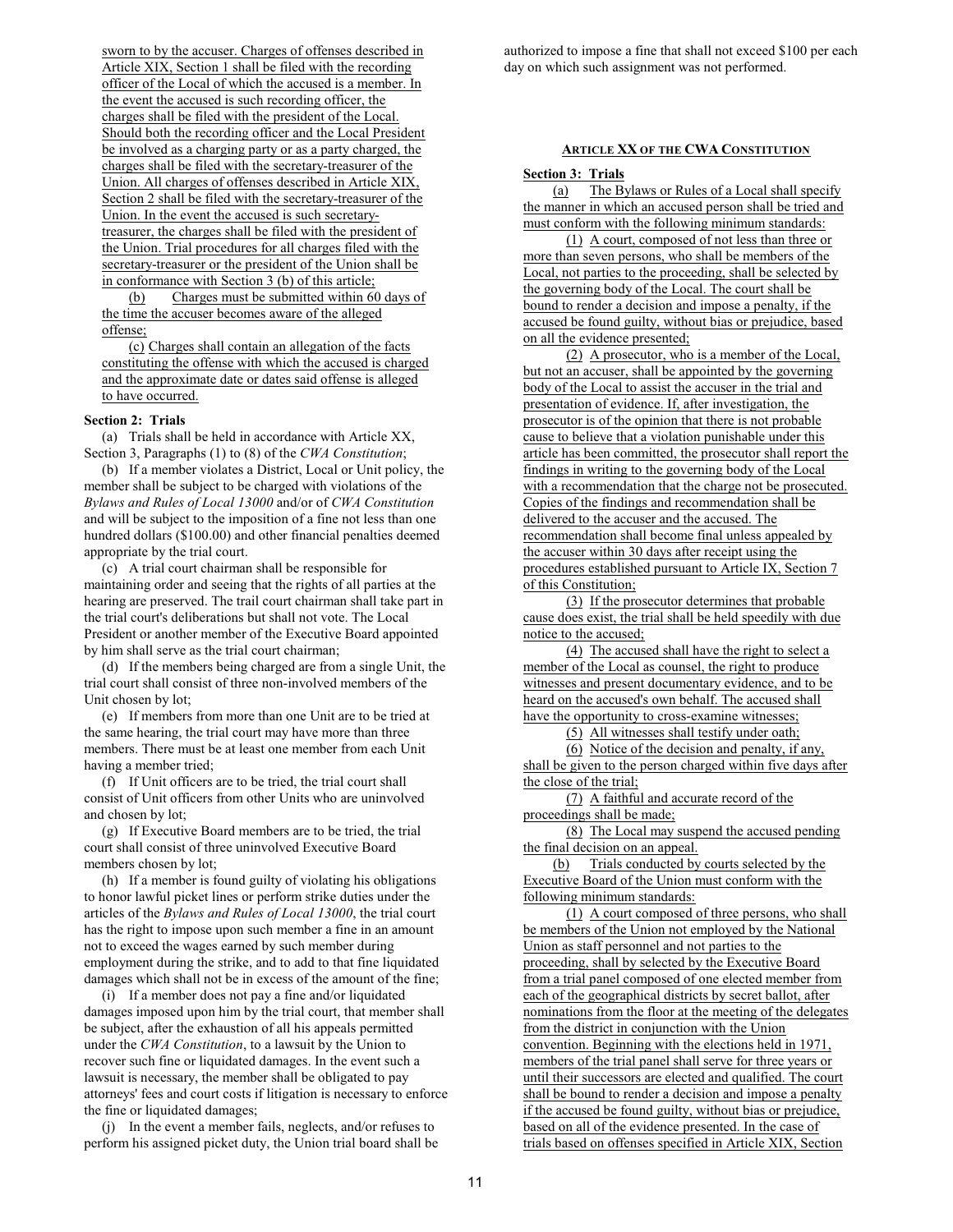2, a report shall be placed in the Union's official publication with the name of the accused and decision of the court and the names of the trial panel;

(2) A prosecutor, who is a member of the Union but not an accuser, shall be appointed by the Executive Board of the Union to assist the accuser in the trial and presentation of evidence, and such prosecutor shall have the same authority and discretion granted to Local prosecutors under Section 3 (a)(2) of this article;

(3) The trial shall be held speedily, with due notice to the accused, at a time and place determined by the trial court to be fair and reasonable to the accused;

(4) The accused shall have the right to select a member of the Union as counsel, the right to produce witnesses and present documentary evidence, and to be heard on the accused's own behalf. The accused shall have the opportunity to cross-examine witnesses;

(5) All witnesses shall testify under oath;

(6) Notice of the decision and penalty, if any, shall be given to the person charged within five days after the close of the trial;

(7) A faithful and accurate record of the proceedings shall be made;

(8) The Executive Board of the Union may suspend the accused pending the final decision on an appeal.

#### **Section 3: Appeals**

(a) The accused, if found guilty, may appeal to the Local Executive Board. Appeals must be made within 30 days of the notice of the verdict;

(b) After a denial from the Local Executive Board, he may appeal to the National Executive Board and the National convention as described in Article XX, Section 4, Paragraphs (2), (3), and (4) of the *CWA Constitution*.

# **ARTICLE XX OF THE CWA CONSTITUTION**

#### **Section 4: Appeals**

(2) Have the right to appeal from the final decision of the Local to the Executive Board of the Union within 30 days after such final decision of the Local;

(3) The appeal to the Executive Board of the Union shall be directed, in writing, to the secretarytreasurer of the Union, who shall obtain the record of the case. The Executive Board shall review the case and affirm or reverse the decision or reduce the penalty or return the case for a new trial;

(4) Have the right to appeal from the decision of the Executive Board of the Union to the next convention by giving a notice of appeal in writing within 30 days after the decision to the secretary-treasurer of the Union. If the Executive Board has failed to render a decision within 30 days preceding the convention, the accused may appeal directly to the convention which may affirm or reverse the decision or reduce the penalty.

#### **ARTICLE 15 STRIKES**

(a) Strike action will be taken only after a secret ballot vote of the bargaining unit or units involved. Balloting will be by U.S. mail when and if possible, otherwise, at a membership meeting or meetings;

(b) Before going on strike the bargaining unit must have the approval of the Local Executive Board and the National Executive Board;

(c) Strike action may be terminated or suspended by the National Executive Board, the National convention, the Local Executive Board, or a vote of the membership of the affected bargaining unit.

#### **ARTICLE 16**

# OBSERVANCE OF OTHER UNIONS' PICKET LINES

(a) The Executive Board shall formulate the Local Union policy with respect to picket lines established by other unions or other groups of employees at locations where members of this Union are required to report for work. Such determination shall be made in the light of the facts relating thereto, the state of the law at the time, and the nature of this Union's contractual obligations in effect with respect thereto;

(b) Members of this Union shall not cross bona fide picket lines established by other unions or other groups of employees. The Executive Board will recommend the adoption of economic action to protect its members against discrimination for such acts.

#### **ARTICLE 17**

# EXHAUSTION OF INTERNAL REMEDIES

Every member of the Local Union and every employee represented by it shall be required to exhaust all internal remedies provided for in these *Bylaws and Rules* and the *CWA Constitution* before instituting or initiating any legal action or other legal proceedings. This requirement of exhaustion of internal remedies must be fulfilled by every member or individual, and it shall be the obligation of every member or individual to exhaust all internal remedies before initiating any proceeding of any kind in any forum

 against the Local Union, its subordinate bodies, or officers thereof.

#### **ARTICLE 18 AMENDMENTS**

#### **Section 1: General**

These *Bylaws and Rules* may be amended either by:

- (a) The Local convention or;
- (b) The membership referendum.

# **Section 2: Amendment by Convention**

These *Bylaws and Rules* may be amended by a two-thirds vote of the convention delegates voting, provided the sense of the proposed amendment and the article, section, and paragraph to be amended has been published in the bi-monthly publication of the Union received by the membership at least 30 days in advance of the convention call to order. Any amendment proposed at the convention shall require a three-fourths vote of those voting thereupon at the convention to effectuate such proposed amendment. No such amendments by convention shall remove from the membership the right to elect, recall, ratify, move, or reject by referendum, initiative, or ballot any matter so established. In addition, provisions for roll call voting, the procedure for *Bylaws and Rules* amendment by the membership as outlined in the article and the dues structure of this Union shall not be amended except by membership referendum.

#### **Section 3: Amendment by Membership Referendum**

Amendments to these *Bylaws and Rules* may be proposed by: (a) Members of a Local:

(1) One-fifth of the membership of a Unit may, by petition addressed to the Unit Council, propose amendments to

these *Bylaws and Rules*; Such proposed amendment shall be submitted to the membership of the particular Unit to be voted on within 60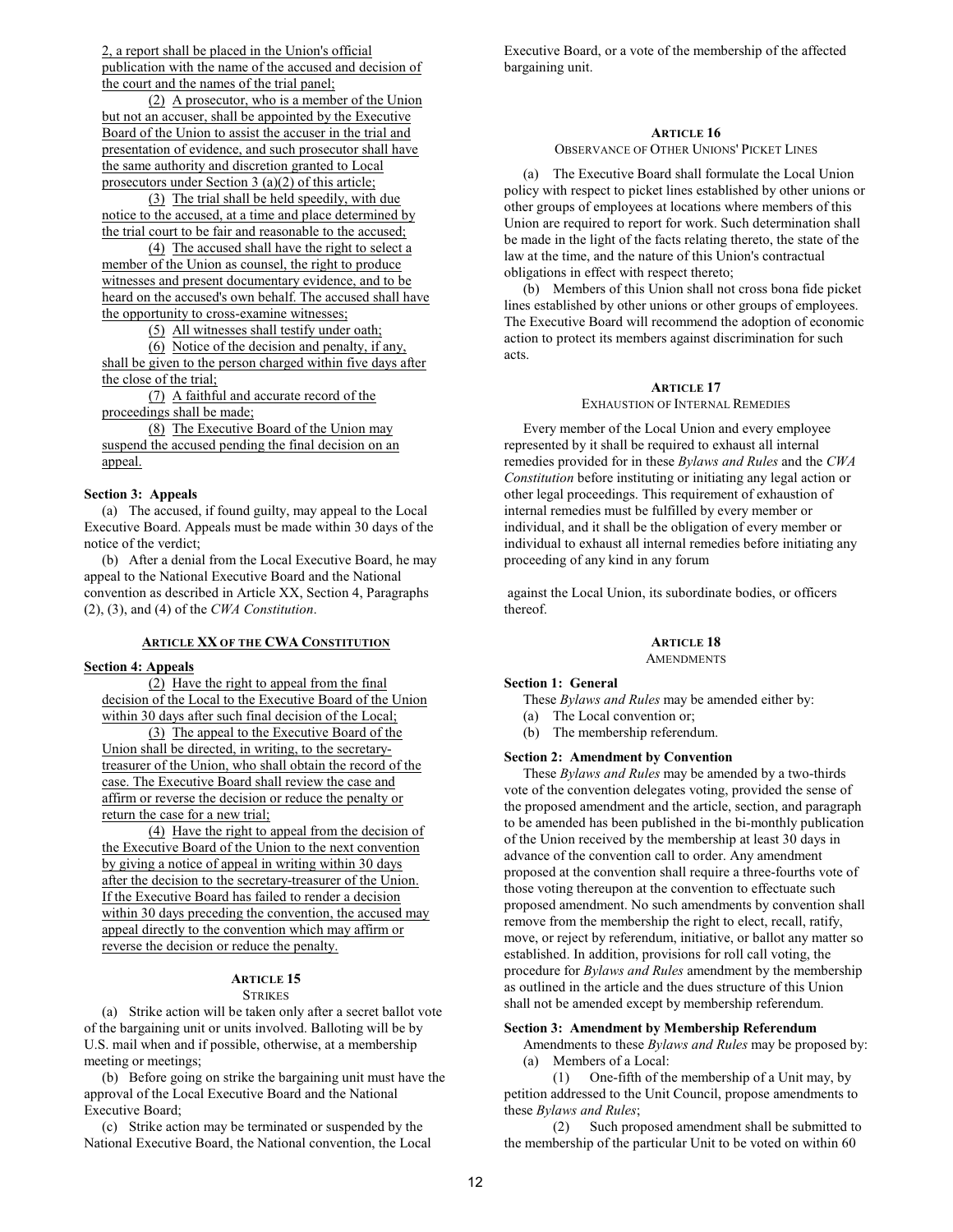days following receipt by the Unit Council. If such proposed amendment does not receive a majority vote of the Unit, it shall be considered dead. If it does receive such a majority vote, it shall be forwarded to the Executive Board for a vote of the remainder of the region within 120 days. If such proposed amendment shall receive a majority vote of approval within the particular region, it shall be forwarded to the Executive Board for a vote of the membership of the other regions to be voted on within 120 days following its receipt by the Executive Board. If such proposed amendment shall fail to receive a majority vote of approval of the Local Union, it shall be considered dead;

(b) The Executive Board:

Amendments proposed by the Executive Board may be submitted to a vote of the Local Union membership.

# **ARTICLE 19**

# OATH OF OFFICE

Every officer in CWA Local 13000, AFL-CIO will make and subscribe to the following oath of office:

> I, , accep t the office of and do hereby pledge to uphold the *Constitution of the Communications Workers of America* and the *Bylaws and Rules of Local 13000*. I further pledge to use my office to work for the benefit and the improvement of the members in this Local and Union. I further promise to conduct myself at all times in accordance with the best traditions of the American Labor Movement.